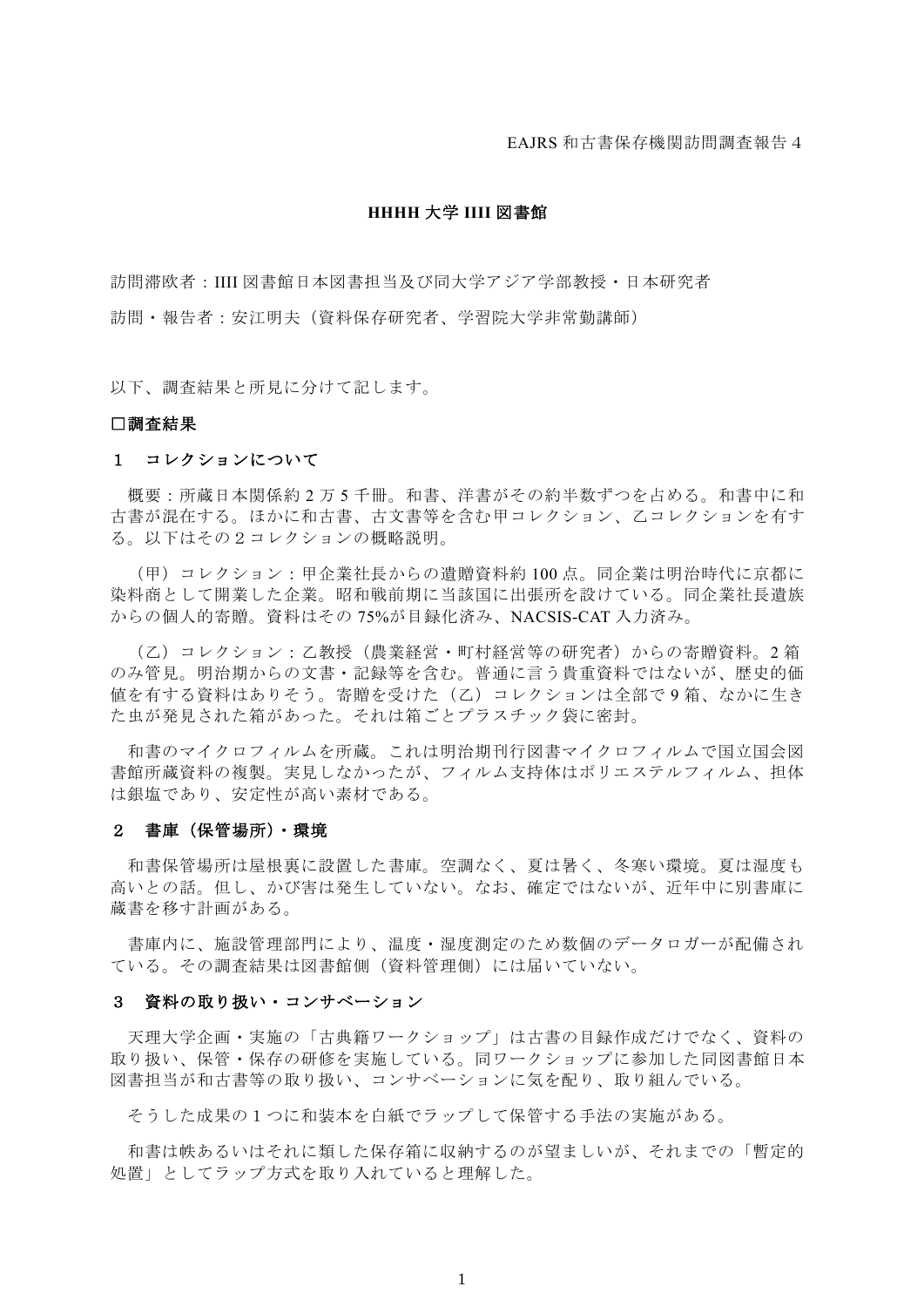ラップに使用の白紙は通常のコピー用紙だが、これは無酸(acid-free)でリグニン非含 有(lignin-free)の紙\*で保存用ラッパー紙として良好な品質の素材である。

\*調査後、東京で安江が検査した。

保存ラッパーは、保存容器収納が望ましいが、保存容器(保存箱など)を作成する業者 は無く、また仮に業者があってもそれに割くだけの予算確保が難しいとのこと。さらに紙 資料のコンサベーションを担当する職員が大学にはおらず、大学図書館が必要な場合には、 外部の補修業者に依頼しているとの説明。

## 4 防災計画

図書館として(和書コレクションについても)資料の防災計画があるのは評価できる。

### 5 資料の利用

 利用頻度:和古書に限定すると利用は少ないとの説明。内容的に見て、今後の利用の大 幅拡大は難しいと理解した。

目録整備/OPAC:日本関係洋書はすべて目録化済み。和書は 9800 点 (80%) が目録化 済み。

# □ 所見

### 1 書庫・保管・環境

空調設備のない屋根裏書庫の環境は、資料保管上、適切ではない。ただ、それとは別に 同書庫の環境把握が重要である。折角、書庫内にデータロガー配備がなされているのだか ら、施設管理部門から調査データを入手し、現状理解に努めることが重要である。

書庫内で、虫・かび害が見られない点は喜ばしい。とは言え、虫・かび害のほか、埃・ 塵、資料の排架状況等について、スタッフが定期的に(例えば年に一度など)書庫内を巡 回、点検することが望ましい。

#### 2 コンサベーション

将来の環境改善(より適した環境への蔵書移動など)を期待するが、一方、当面は特に 小環境(micro-environment)整備に取り組むのが良いと考える。具体的には保存箱、保存 封筒等への資料収納である。

現在装備の和装本のラッピングは良いが、塵・埃、照明等からの史資料保存策としては きちんとした容器収納が勧められる。

この場合、中性ボード(acid-free board)を入手して自分達(学生アルバイトなど含め) で作製するか、あるいは外部業者に依頼することになろう。中性ボードの入手先、保存箱 の作り方、保存関連業者などの情報については、必要なら大学図書館保存担当部署に尋ね るのが良いと考える。そこで不明なら、和装本の補修・コンサベーションに取り組んでい る近隣の大学和古書保存担当者の同僚・同業者に尋ねるのも一法である。

# 3 虫害対策

(乙)コレクション中に生きた虫が発見されている。日本でも寄贈、寄託資料を受け入 れる際に良く見られる現象で、しっかりした対応が必要である。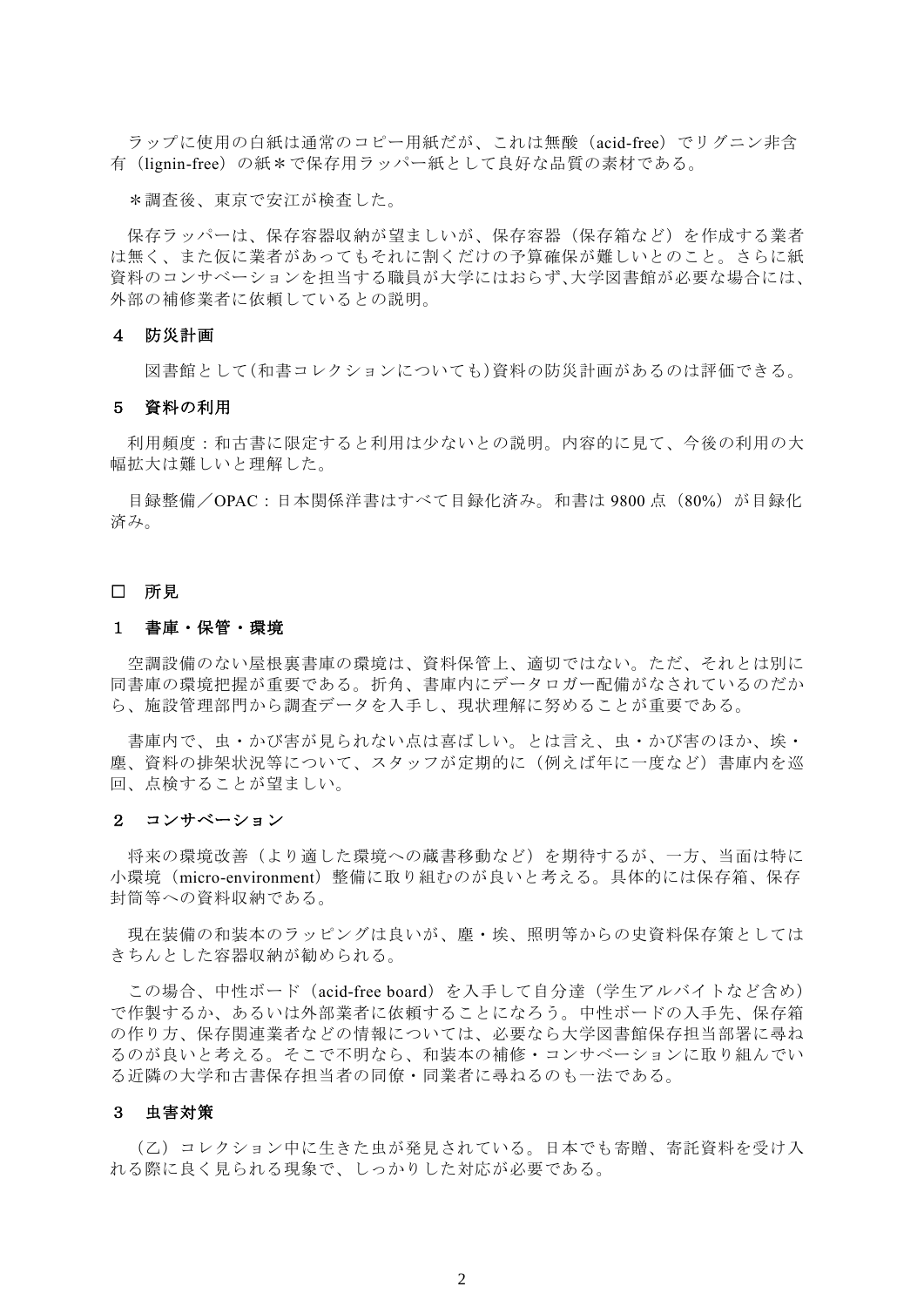まず肝要なことは-これは同図書館でなされているが-虫害図書を密封して(あるいは 外部保管など別置して)図書館内・書庫内に虫害が広まらないようにすること。2 番目に 殺虫である。殺虫には、被害資料が多ければ、普通は燻蒸処理で対応する。もしそれが外 部業者不在などで不可能な場合、また虫害が少量の場合は、別紙に紹介の選択肢がある。

### 4 蔵書構築と資料保存

蔵書構築(collection development)は収集と保存を基盤に成り立つと報告者は考えている。 収集なくして蔵書構築はなく、一方、しっかり資料が保存されなくては「蔵書」とならな いからである。

資料の収集・選書において優先順位が設けられるように、蔵書・資料の保存においても 優先順位を考慮することが重要である。優先順位なしでは蔵書全体の長期保存に取り組む ことが難しい。

蔵書・資料の優先順位は、価値(value)、利用頻度(usage)、モノの状態(condition)の 3 要素から判断するのが通常である。例えば、価値が高く、利用があり、資料の状態が悪 い資料は、優先的に補修などを行う。あるいは複製してそれを利用に供する。一方、状態 が悪くても、価値が低く、利用が殆どな資料は「そのまま、何もしない」で置く。

上記は、同大学図書館の和書の蔵書構築方針を検討する、あるいは既に方針が存するな らそれを再検討することを要請する。そして和書蔵書構築方針に基づいて、また他方、「利 用頻度」と「モノの状態」を勘案して保存処置の選択肢を検討する。保存処置の選択肢に は「補修」「複製保存(デジタル化など)」「環境整備」「容器収納」等があり、かつ、「何も しない」「除籍(廃棄等)」も含まれる。

この場合の「価値」には学術的価値、文化的・歴史的価値、金銭的価値等が含まれる。 価値判断は最初に同大学図書館の使命に即して、次には当該国家・国民の視点で、さらに はヨーロッパ全体を視野に行うことになろう。

同大学として研究・教育の視点から必要としない主題・内容の和図書・和雑誌端本等に ついては、慎重を期す必要はあるが、今後の取扱いを検討する必要があると考える。保存 はコストであり、そのコスト負担は、一般的には、様々な価値の現出により正当化される。 除籍(廃棄)も保存の選択肢の1つである。

## 5 協力

 デジタル化含め資料保存には一定の資金が必要である。それが学内で調達できない場合 には、学外からの資金調達(助成、寄付など)に務める必要がある。この点では独自に努 力するほか、例えば近隣の大学和古書保存部門担当者と連携・協力することも考えられる。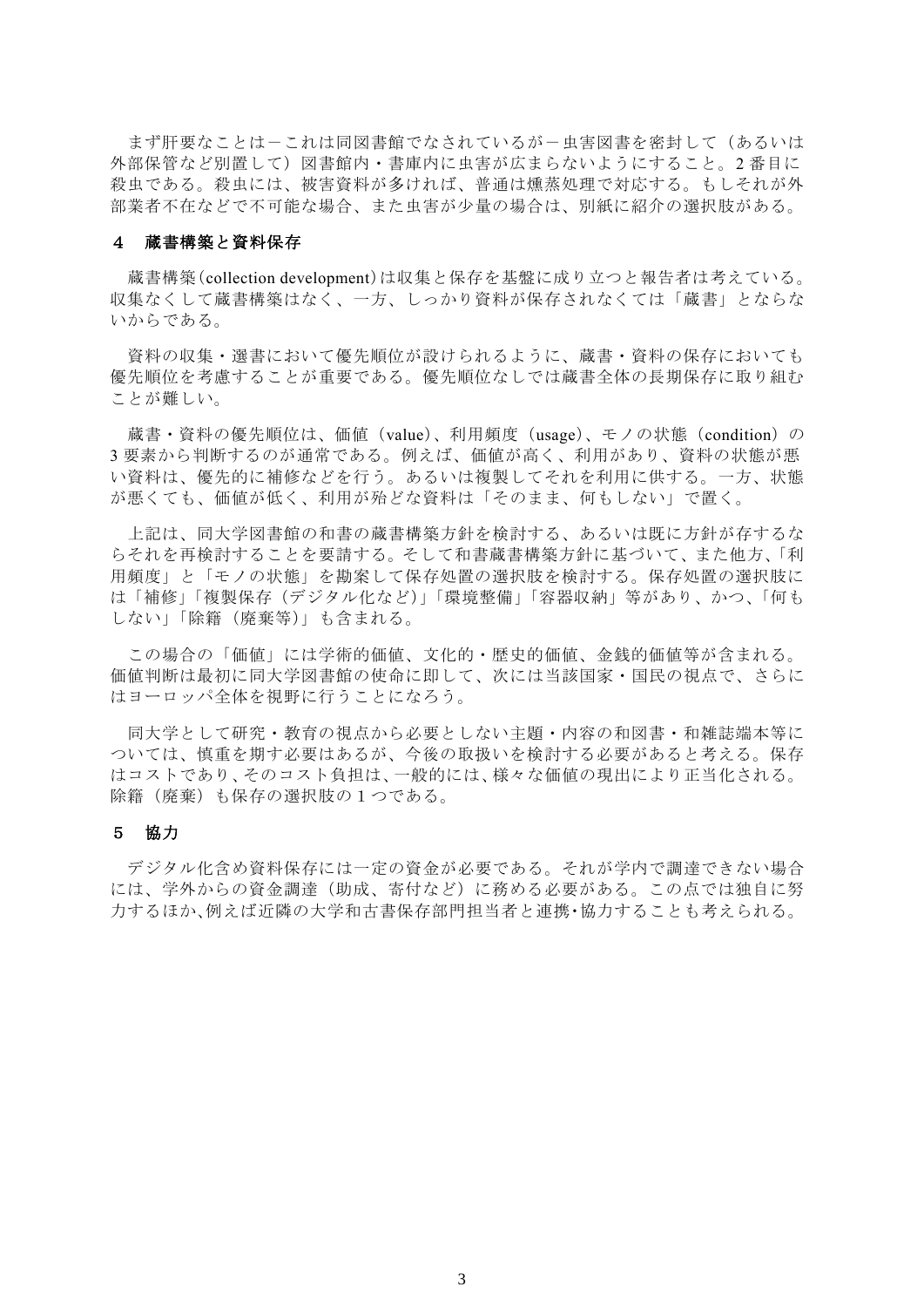(別紙)

# 虫害図書等の殺虫方法

 一般的な燻蒸殺虫法とは別に、日本で実施・採用されている殺虫方法として、以下の3 種を紹介する。

1)低温殺虫法

資料を低温保管(冷凍)し、殺虫する方法。以下に実施例サイトを紹介する。

一橋大学社会科学古典資料センター:<http://chssl.lib.hit-u.ac.jp/preservation/index.htm>

なお、上記サイトは貴重資料の一般的な保存・取り扱いの良き手引きとなる。

 一般家庭用冷凍庫(マイナス 20℃~25℃)に本をプラスティック・バッグに密封して 4 週間程度冷凍保管すれば、同様の効果を得ることができる。

2)低酸素濃度殺虫法

密封空間を低酸素・無酸素状態にして殺虫する方法。最近、下記の廉価な方法・材料 が日本(資料保存器材㈱)で開発され普及し始めている。(商品名は「モルデナイベ」。 今回の処置のために、試験的に安江が材料を無料送付できるので必要なら連絡下さい。)

資料保存器材: http://www.hozon.co.jp/archival/product other 2.html

3)炭酸ガス殺虫法

炭酸ガスにより殺虫する方法。以下に解説がある。 [http://www.bunchuken.or.jp/wp-bunchuken/wp-content/uploads/2012/03/59\\_12.pdf](http://www.bunchuken.or.jp/wp-bunchuken/wp-content/uploads/2012/03/59_12.pdf)

日本では以下の簡便な用具(日本液炭㈱製作)が活用されている。(ヨーロッパにも同 種の器材が販売されていると考える。)

日本液炭: [http://www.n-eco.co.jp/company/business/next/gas\\_remote09.html](http://www.n-eco.co.jp/company/business/next/gas_remote09.html)

上記は東京大学経済学部資料室、横浜開港資料館等で採用されている。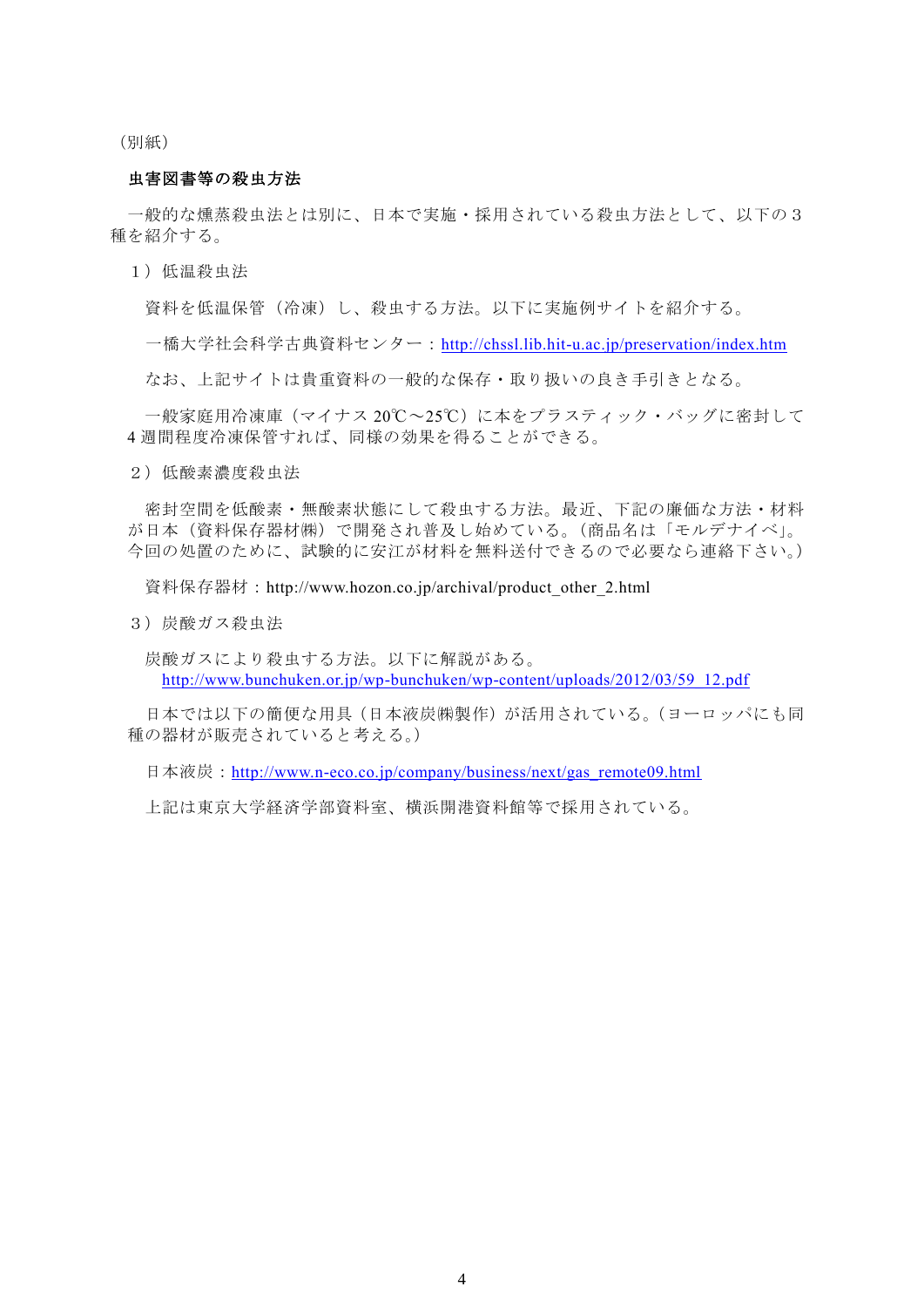EAJRS Japanese Old Books Conservation Survey report 5

### **JJJJ University Library/ Japanese Books Section**

Recipient : Library staff member in charge of the Special collection

Visitor conducted survey/report: Akio Yasue (Preservation consultant for libraries and archives)

# □ **Survey summary**

# **1. Collection**

 Most of Japanese old books are the donation from the Japanese government after the WWI when the University Library was heavily damaged and lost totally its library collection. Donated books from Japan counted about 14,000 volumes.

The University Library was bombed by the German troops in the WWII and lost most of its collection. Some 4,000 volumes Japanese books survived after the WWII which are located today at UCL Library.

With the brief looking the collection, it seems that MW who selected the donation in 1920ies had chosen good and representative books of Edo/ Meiji period Japan and some books and documents still older. The collection is no doubt historically valuable and valuable from the contents point of view.

 For the detail of the collection, see MY ed. "JJJJJ University Library Japanese Books Catalogue" Bensei Shuppan, 2000, (『JJJJ 大学蔵日本書籍目録』Y M 編、勉誠出版、2000.)

 Beside the library catalogue, books in the collection are included in "Union Catalogue of Early Japanese Books in Europe" of National Institute of Japanese Literature. Cataloguing of Japanese books to include the University Library's OPAC is underway. It is done by a part-time Japanese cataloguer (half day per week).

### **2. Stacks and storage condition**

Above mentioned Japanese books are conserved in the Library's rare books storage. The storage is in a very good condition where keeps constant temperature and humidity 24 hours a day and all year around.

Japanese old books are mostly in very good condition. It would be because 1) the books were well repaired or provided protective enclosure (chitsu) when donated, 2) they are not used often and 3) they are kept in a good environment at present.

# **3. Conservation**

Rare books section employs a conservator by contract who works for Japanese books as well. At the time of my visiting, she was in Tokyo to attend the International Course on Conservation of Japanese Paper organized by Tobunken. It is expected that she would gain more knowledge to work on the Japanese books after the training in Japan.

# **4. Preservation**

Digitization of 50 Japanese books has been carried out in the framework of University Library's digital library project. The work done so far is accessible through the internet since the